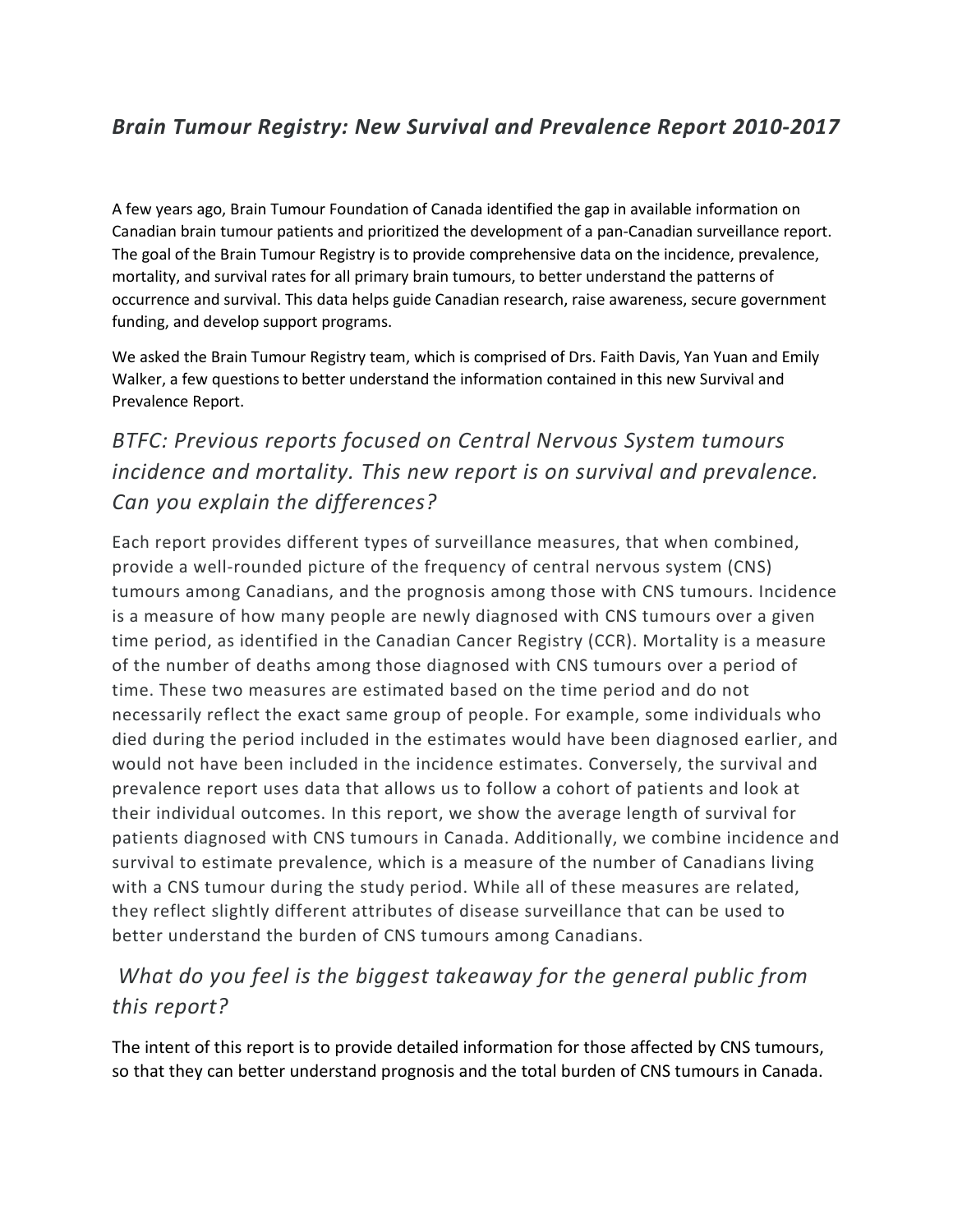We expect that different people will take different things from this report, based on how they are personally affected by a CNS tumour diagnosis.

#### *What do you feel is the biggest takeaway for researchers?*

The most valuable contribution to the scientific community is that this report provides the first comprehensive detailed Canadian estimates on the survival and prevalence of the CNS tumours by histology groupings. Historically, we have relied on data from the United States to estimate the Canadian numbers.

Combined with our previous incidence report which was published last year, we have provided the most comprehensive Canadian surveillance data on CNS tumours to date. However, more work is needed to improve the quality of the underlying cancer registry data. Both of our reports highlight what we still have to do on that front, which will hopefully encourage others in the field to bridge these gaps and address the limitations of the data.

# *Was there anything that surprised you about the data, now that the reporting area covers most of the country?*

No - The results in this report were largely consistent with the results produced by our previous analysis of CNS tumours in four Canadian provinces (Ontario, British Columbia, Alberta and Manitoba) during 2010-15. Survival experiences were comparable to those reported in the US and Europe.

We did, however, adopt a different age grouping scheme in this report: we grouped patients into 0-14, 15-39, 40-64 and 65+ categories and showed that the 15-39 age group had the longest survival time for four histological categories (glioblastoma, anaplastic astrocytoma, malignant ependymoma, and malignant glioma NOS), relative to both children and adults ≥40 years of age. The age effect on survival experience was masked because a different age grouping was used in our previous 4-province report.

### *What do you feel are the biggest opportunities for research that can come from this data?*

Planning research and allocating healthcare resources on CNS tumours relies on accurate information on the burden of the disease: the number of patient living with these tumours at any given time and region, and their survival experience. Given how